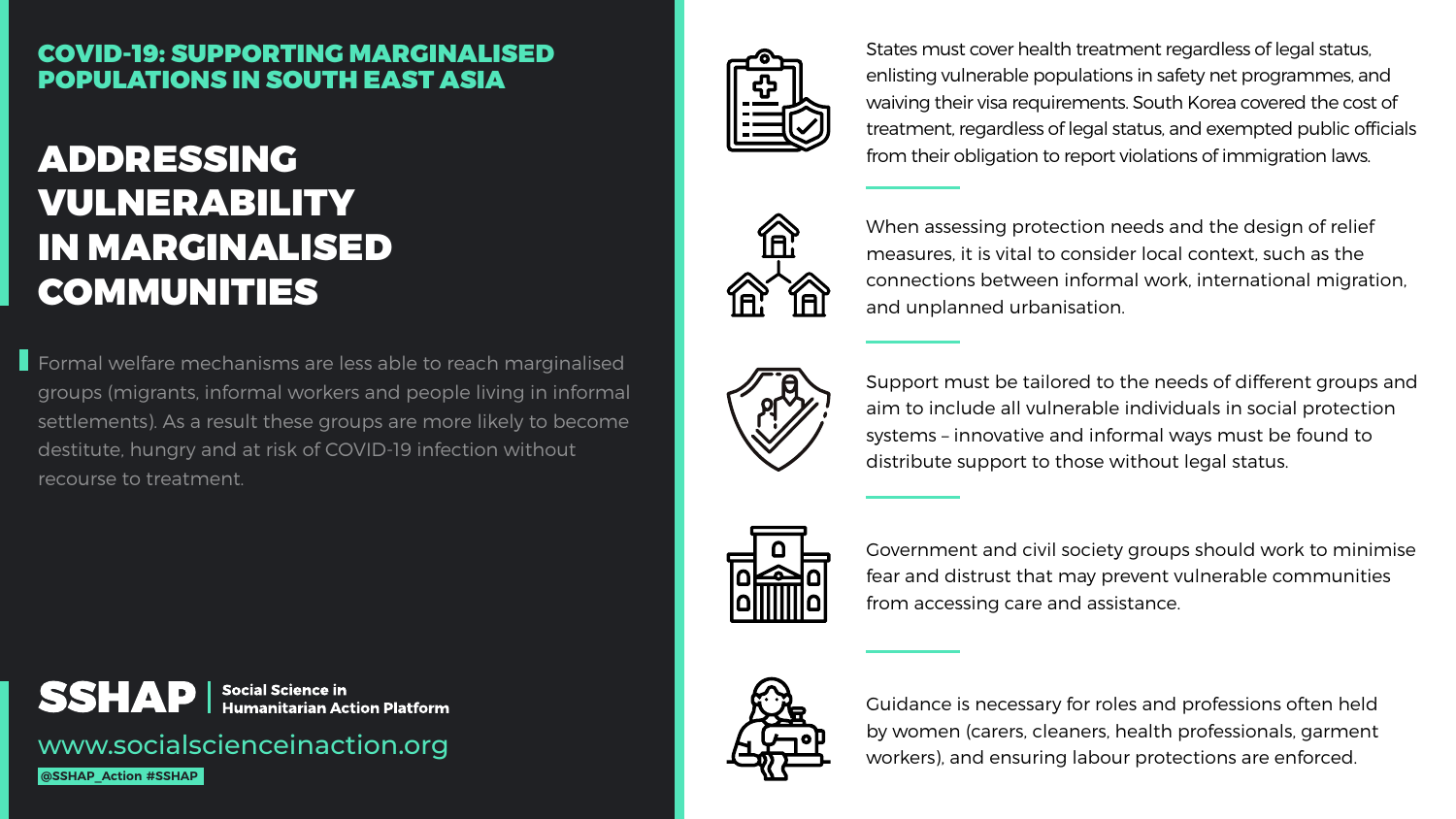www.socialscienceinaction.org

**@SSHAP\_Action #SSHAP**



# WHY DO DECISION MAKERS NEED TO PAY ATTENTION TO THE INFORMAL ECONOMY?

Informal workers are less likely to be informed of guidelines, or be in workplaces that meet social distancing, provide PPE or handwashing stations. The insecure and low incomes of informal work also translate into low savings and food stockpiles making workers particularly vulnerable.



**Social Science in Humanitarian Action Platform** 

The informal economy makes up over 68% of the region's economy, yet informal work is not protected under labour laws and is typically more hazardous than formal work with no formalised protections.



Informal work tends to be under-recognised which contributes to inadequate data and policy responses.



As a result of control measures in the pandemic, informal workers are losing work and have few options for their livelihoods in the interim.



Economic policy should account for the informal economy and its workers by encouraging linkages to informal businesses, improved access to capital, health services and protective equipment.

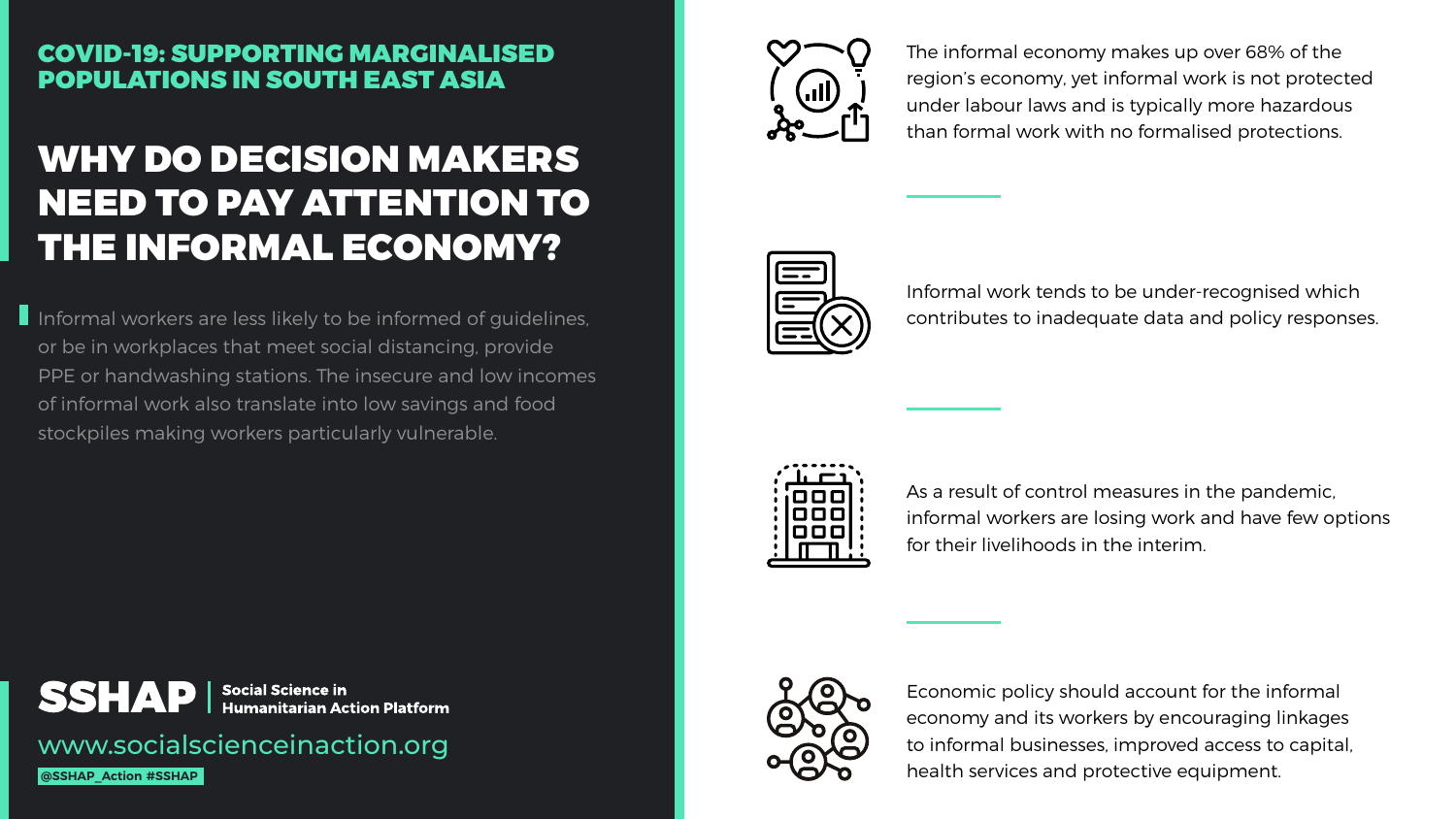www.socialscienceinaction.org

**@SSHAP\_Action #SSHAP**



# PROTECTING MIGRANTS FROM A PRECARIOUS SITUATION

Countries should work with migrant associations and networks to plan how to ensure access to health care for migrants under their jurisdiction, regardless of their nationality or legal status.



Migrants under administrative detention related to migratory status should be released to avoid unnecessary crowding and contagion.



Migrants should be provided temporary accommodations that have access to water, sanitation, and enough space to enable physical distancing and self-isolation when necessary.



**The Transnational migrants' residency status may impede their** access to health services or in their resident country's safety net programmes. Travel bans and border closures mean that there are large groups of people congregating together – increasing the risk of the circulation of COVID-19.



Local public health officials should provide migrant workers with protective equipment and attend to their public health needs.



Ensure safe passage of people, avoid agglomeration and enable physical distancing at the border.